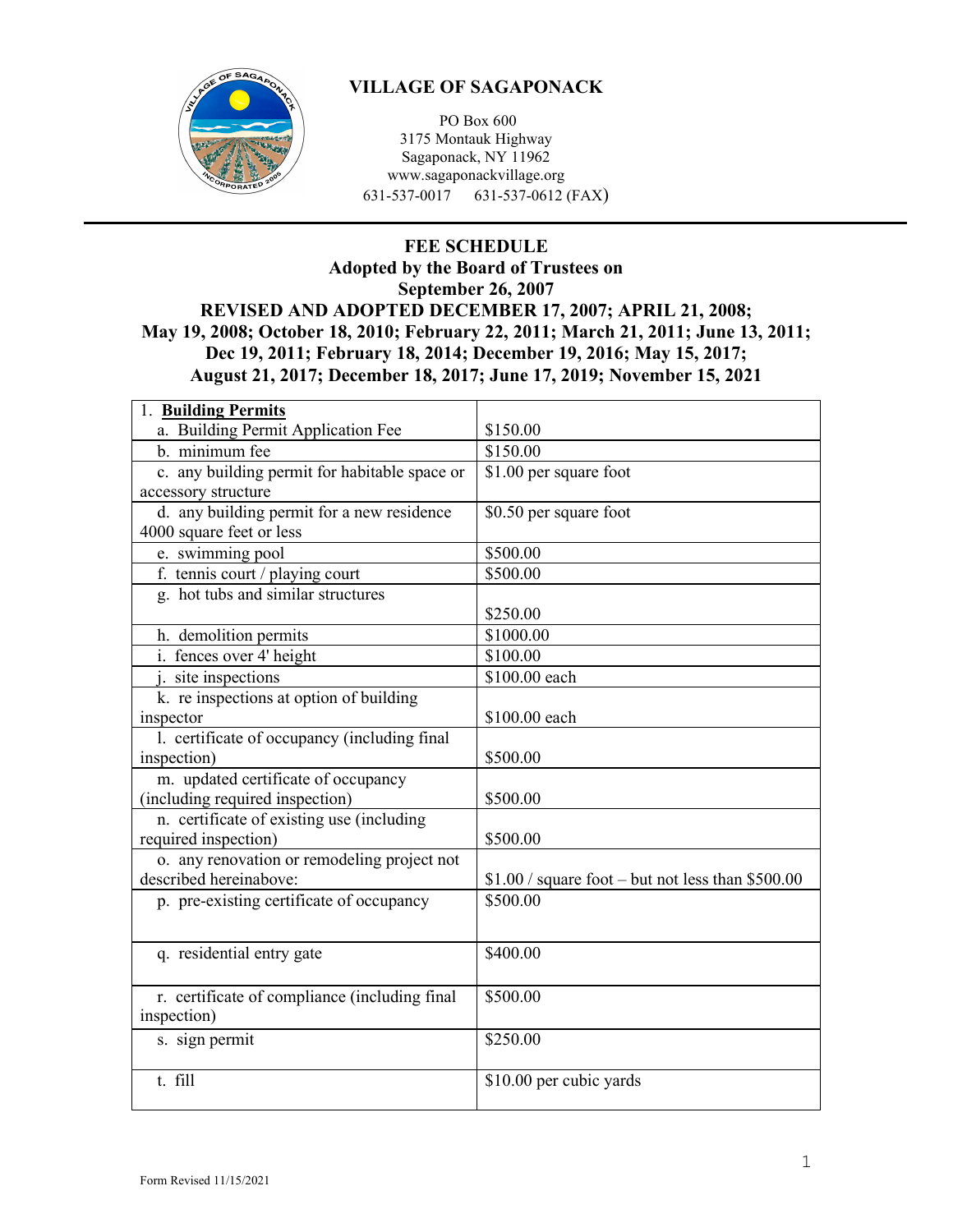| 2. Planning Board                                |                                                              |
|--------------------------------------------------|--------------------------------------------------------------|
| a. Subdivision                                   |                                                              |
| i. pre-application                               | \$2500.00 plus \$500. per lot                                |
| ii. preliminary application                      | \$800.00 per lot but not less then \$4000.00                 |
| iii. final application                           | \$800.00 per lot but not less then \$5000.                   |
| vi. engineering inspection                       | \$500.00 per inspection                                      |
| v. consultant review fees                        | Total fees of consultants will be reimbursed by<br>applicant |
| b. Lot Line Modification                         | \$1000.00 plus \$300.00 per lot                              |
| c. Modification of Subdivision or any Re-        |                                                              |
| subdivision                                      |                                                              |
|                                                  | \$1000.00 plus \$300.00 per lot                              |
| d. Special Exception                             | \$2000.00                                                    |
| 3. Planning Board Site Plan Review               |                                                              |
| a. waiver of site plan                           | \$500.00                                                     |
| b. site plan application                         | \$1000.00                                                    |
| c. site plan review fee                          | All actual costs incurred on account the                     |
|                                                  | engagement of the services of the Village                    |
|                                                  | Engineer incident to a review of any site plan               |
| d. engineering review fee                        | All actual costs incurred on account the                     |
|                                                  | engagement of the services of the Village                    |
|                                                  | Engineer incident to a review of any site plan               |
| e. modification or amendment of site plan        | \$500.00                                                     |
| 4. Zoning Board of Appeals                       |                                                              |
| a. area variance and interpretations             | \$600.00 per variance                                        |
| b. use variances                                 | \$1500.00                                                    |
| c. appeal from AHRB to ZBA                       | \$1500.00                                                    |
|                                                  |                                                              |
| 5. Any application for any use or structure      |                                                              |
| where the use or structure was started or        |                                                              |
| completed without required permit(s)             | Increase any application fee by 100%                         |
|                                                  |                                                              |
| 6. $AHRB - *$ these fees allow for 3 appearances |                                                              |
| before the AHRB                                  |                                                              |
| a. any habitable structure                       | \$500.00                                                     |
| b. accessory structures                          | \$300.00                                                     |
| c. others                                        | \$300.00                                                     |
| 7. Bed & Breakfast Permit                        | \$250.00                                                     |
| 8. SEQRA REVIEW - See Chapter 64 at              | Reimbursement of actual costs of all                         |
| Section 64-9                                     | consultants                                                  |
|                                                  |                                                              |
| 9. Coastal Erosion Hazard Permit                 | \$1000.00                                                    |
| <b>10. SWPPP Review</b>                          | \$1000.00                                                    |